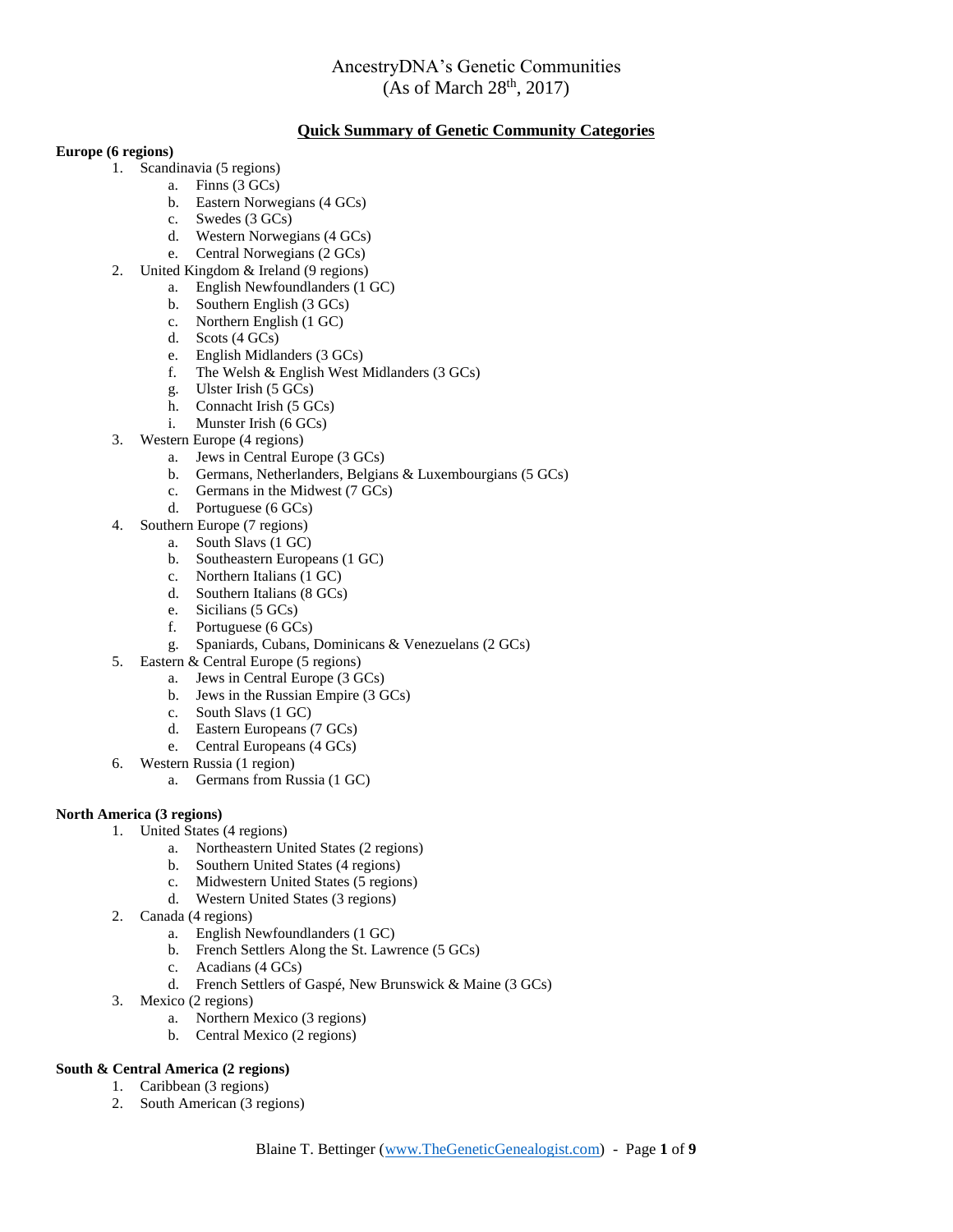# **Full List of Genetic Communities**

#### **Europe (6 regions)**

- 1. Scandinavia (5 regions)
	- a. Finns (3 GCs)
		- i. Finns in Lakeland & Lapland
		- ii. Finns in Western Finland & Oulu
		- iii. Finns in Pohjanmaa
	- b. Eastern Norwegians (4 GCs)
		- i. Norwegians in Østlandet
		- ii. Norwegians in Østlandet & Sør-Trøndelag
		- iii. Norwegians in Østlandet & Vestlandet
		- iv. Norwegians in (unable to highlight to view)
	- c. Swedes (3 GCs)
		- i. Swedes in Western Svealand
		- ii. Swedes in Western Götaland & Eastern Norway
		- iii. Swedes in Götaland & Svealand
	- d. Western Norwegians (4 GCs)
		- i. Norwegians in Vestlandet
		- ii. Norwegians in Hordaland & Rogaland
		- iii. Norwegians in Rogaland & Vest-Agdar
		- iv. Norwegians in Sørlandet
	- e. Central Norwegians (2 GCs)
		- i. Norwegians in Trøndelag & Hedmark
		- ii. Norwegians in Hedmark & Akershus
- 2. United Kingdom & Ireland (9 regions)
	- a. English Newfoundlanders (1 GC)
		- i. English Newfoundlanders
	- b. Southern English (3 GCs)
		- i. English in the South West Peninsula
		- ii. English in East Anglia & Essex
		- iii. English in the South East
	- c. Northern English (1 GC)
		- i. Northern English
	- d. Scots (4 GCs)
		- i. Scots in the Highlands and Nova Scotia
		- ii. Scots in the Highlands and Eastern Nova Scotia
		- iii. Scots in Northeast and Central Scotland
		- iv. Scots in Central Scotland & Ulster, Ireland
	- e. English Midlanders (3 GCs)
		- i. English in the West Midlands & North West England
		- ii. English in the East Midlands
		- iii. English in Yorkshire & Pennines
	- f. The Welsh  $&$  English West Midlanders (3 GCs)
		- i. North Walians
		- ii. South Walians
		- iii. English in the West Midlands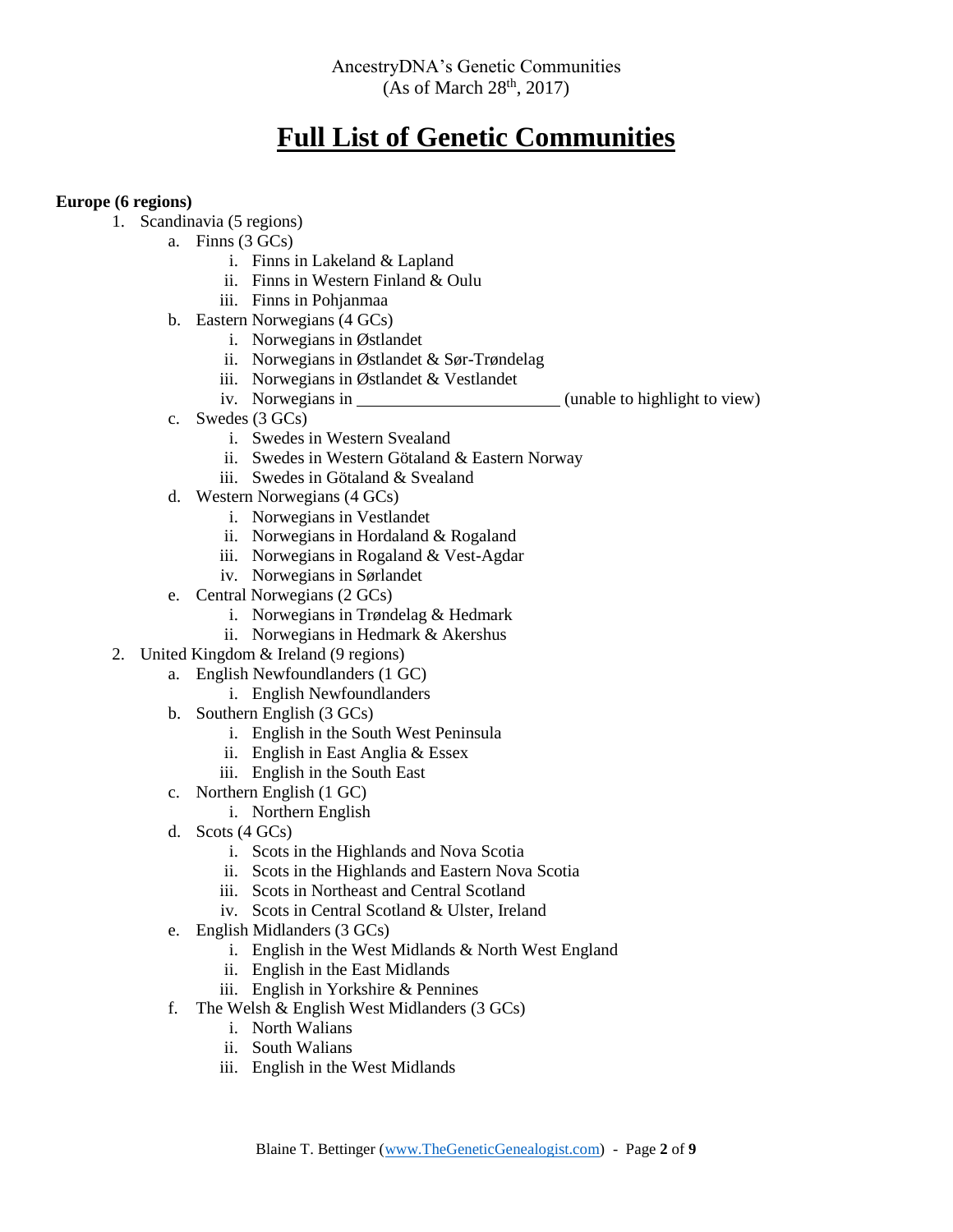- g. Ulster Irish (5 GCs)
	- i. Irish in Donegal East
	- ii. Irish in Donegal Southwest
	- iii. Irish in Ulster East
	- iv. Irish in the North Midlands
	- v. Irish in Derry & Inishowen
- h. Connacht Irish (5 GCs)
	- i. Irish in Mayo & Sligo
	- ii. Irish in Connemara
	- iii. Irish in Mayo & Galway
	- iv. Irish in Galway
	- v. Irish in North Connacht
- i. Munster Irish (6 GCs)
	- i. Irish in Southern Ireland
	- ii. Irish in Limerick & Kerry
	- iii. Irish in Kerry
	- iv. Irish in West Kerry
	- v. Irish in Cork
	- vi. Irish in West Cork
- 3. Western Europe (4 regions)
	- a. Jews in Central Europe (3 GCs)
		- i. Jews in Germany, the Netherlands, Belgium, and Luxembourg
		- ii. Jews in Poland, Slovakia, Hungary & Moravia
		- iii. Jews in Western Ukraine, Moldova & Eastern Romania
	- b. Germans, Netherlanders, Belgians & Luxembourgians (5 GCs)
		- i. Netherlanders
		- ii. Netherlanders, Belgians, Luxembourgians & Western Germans
		- iii. Germans in Schleswig-Holstein & Lower Saxony
		- iv. Northern Germans
		- v. Germans in Brandenburg & Mecklenburg-Vorpommern
	- c. Germans in the Midwest (7 GCs)
		- i. Germans from Alsace-Lorraine in North Dakota
		- ii. Germans from Baden-Württemberg in the Dakotas
		- iii. Germans from Hessen in Kansas & Nebraska
		- iv. Southern Germans in the Midwest
		- v. Germans from Saxony in Iowa & Illinois
		- vi. Northern Germans in the Midwest
		- vii. Netherlanders and Northern Germans in the Midwest
	- d. Portuguese (6 GCs)
		- i. Portuguese in Madeira & Hawaii
		- ii. Portuguese in the Azores, Madeira & Hawaii
		- iii. Portuguese in the Azores & San Francisco Bay Area
		- iv. Portuguese in the Azores
		- v. Portuguese & Brazilians
		- vi. Northern Portuguese in Central California
- 4. Southern Europe (7 regions)
	- a. South Slavs (1 GC)
		- i. South Slavs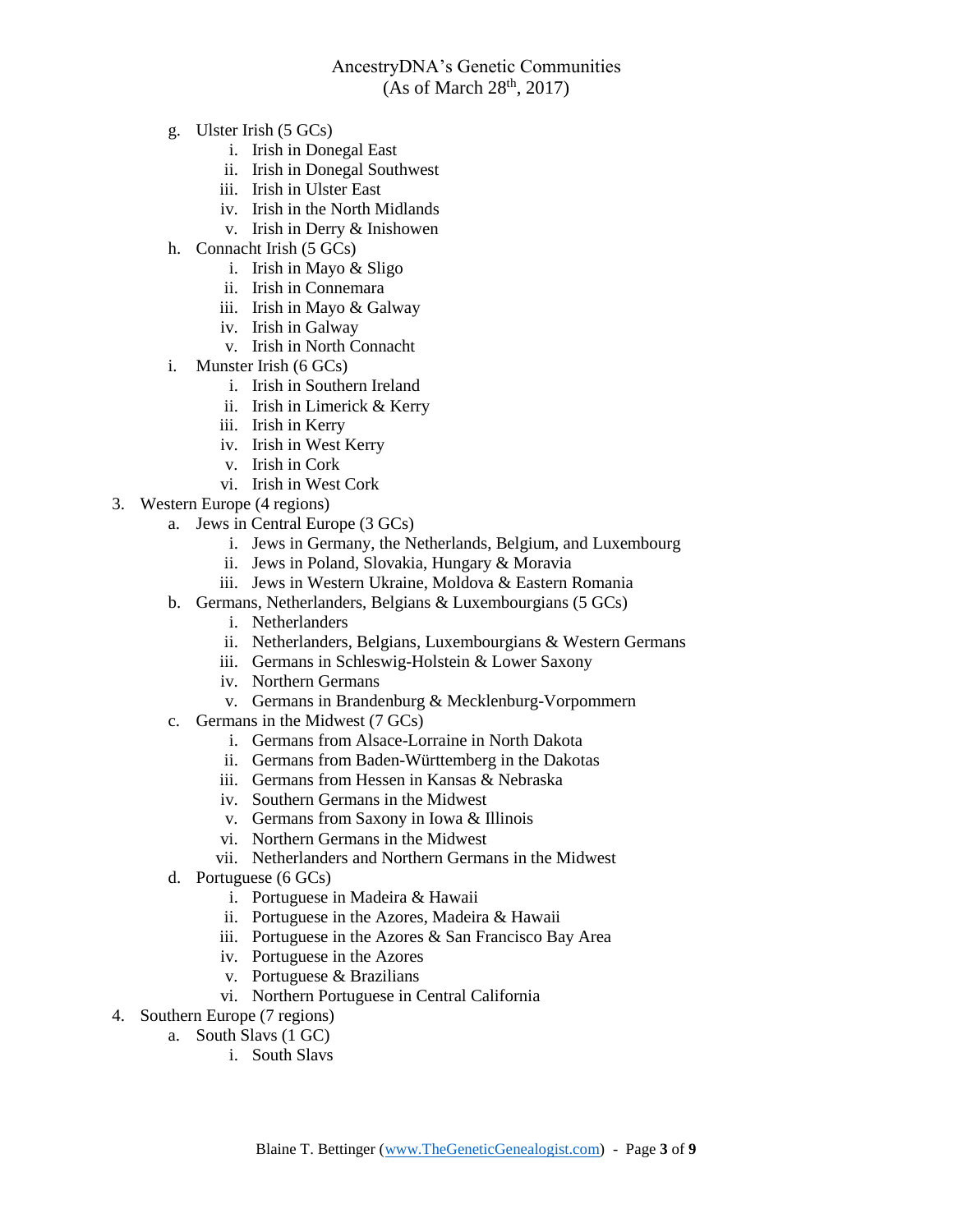- b. Southeastern Europeans (1 GC)
	- i. Southeastern Europeans
- c. Northern Italians (1 GC)
	- i. Northern Italians
- d. Southern Italians (8 GCs)
	- i. Italians in Umbria, Abruzzo & Lazio
	- ii. Italians in Puglia
	-
	- iii. Italians in (unable to highlight to view) iv. Italians in (unable to highlight to view)
	- v. Italians in Lazio & Campania
	- vi. Italians in Campania & Molise
	- vii. Italians in Campania & Basilicata
	- viii. Italians in Calabria
- e. Sicilians (5 GCs)
	- i. Sicilians in Sicily & Calabria
	- ii. Sicilians in Sicily & Reggio Calabria
	- iii. Sicilians in Western Sicily (A)
	- iv. Sicilians in Western Sicily (B)
	- v. Sicilians in Western Sicily (C)
- f. Portuguese (6 GCs) (RELISTED SAME AS ABOVE)
- g. Spaniards, Cubans, Dominicans & Venezuelans (2 GCs)
	- i. Spaniards, Cubans & Venezuelans
	- ii. Dominicans
- 5. Eastern & Central Europe (5 regions)
	- a. Jews in Central Europe (3 GCs) (RELISTED SAME AS ABOVE)
	- b. Jews in the Russian Empire (3 GCs)
		- i. Jews in Northeast Poland, Lithuania, Latvia & West Belarus
		- ii. Jews in Lithuania, Latvia, Ukraine & Western Russia
		- iii. Jews in Lithuania, Latvia & Belarus
	- c. South Slavs (1 GC) (RELISTED SAME AS ABOVE)
	- d. Eastern Europeans (7 GCs)
		- i. Lithuanian
		- ii. Poles in Mazovia & Lodz
		- iii. Poles in Pomerania
		- iv. Poles in Lesser Poland
		- v. Poles in Malopolska & Swietokrzyskie
		- vi. Poles and Slovaks in Malopolska & the Tratas
		- vii. Czechs
	- e. Central Europeans (4 GCs)
		- i. Eastern Slovaks & Poles
		- ii. Ukrainians, Romanians, Hungarians & Eastern Slovaks
		- iii. Hungarians & Slovaks
		- iv. (unable to highlight to view)
- 6. Western Russia (1 region)
	- a. Germans from Russia (1 GC)
		- i. Germans from Russia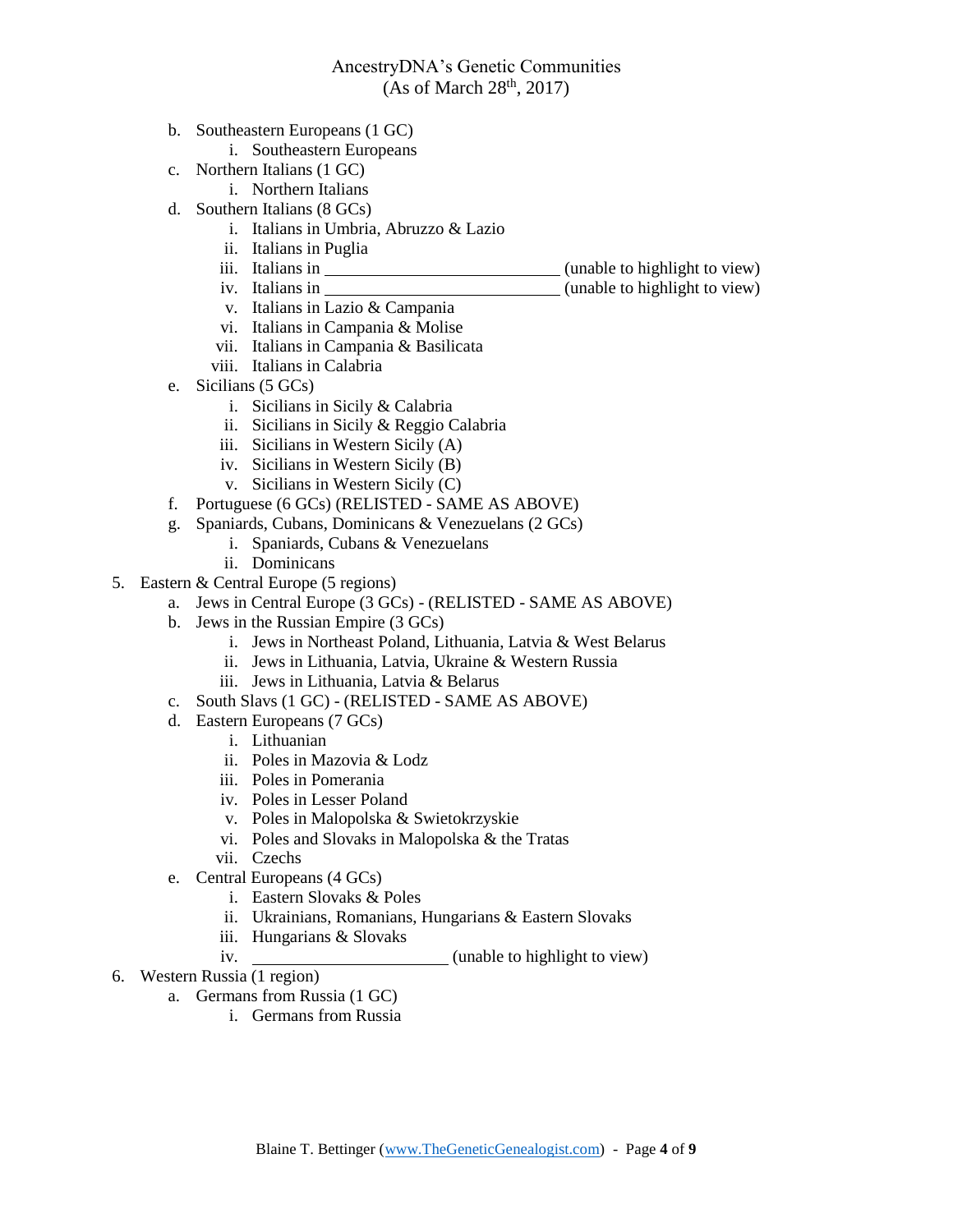#### **North America (3 regions)**

- 1. United States (4 regions)
	- a. Northeastern United States (2 regions)
		- i. New England (5 regions)
			- 1. Settlers of Colonial New England (5 GCs)
				- a. Settlers of Nova Scotia & the Massachusetts Coast
				- b. Settlers of Western New Brunswick & the Maine Coast
				- c. Settlers of Maine
				- d. Settlers of Massachusetts, Vermont, Rhode Island & Connecticut
				- e. Settlers of Massachusetts, Vermont & New Hampshire
			- 2. Early Settlers of the Northeast (2 GCs)
				- a. Settlers of New England & the Eastern Great Lakes
				- b. Settlers of Rhode Island and Southeastern Massachusetts
			- 3. Early Settlers of Pennsylvania, Ohio & Indiana (6 GCs)
				- a. Swiss Settlers in Northern Ohio
				- b. Settlers of the Pennsylvania Highlands
				- c. Settlers of South Pennsylvania & Central Maryland
				- d. Settlers of the Alleghenies & Northeast Indiana
				- e. Settlers of Pennsylvania Dutch Country
				- f. Settlers of Southwest Pennsylvania & Western Maryland
			- 4. Early Settlers of New York (4 GCs)
				- a. Settlers of New York City & Long Island
				- b. Settlers of the Lower Hudson Valley & North Jersey
				- c. Settlers of Metropolitan New York
				- d. Settlers of Southeastern New York
			- 5. Settlers of Colonial Pennsylvania (6 GCs)
				- a. Settlers of Southeast Pennsylvania & Ohio
				- b. Settlers of Western Pennsylvania
				- c. Settlers of Central Pennsylvania
				- d. Settlers of South Central Pennsylvania & Western Maryland
				- e. Settlers of the Susquehanna River Valley
				- f. Settlers of the Poconos & North Jersey
		- ii. Mid-Atlantic States (2 regions)
			- 1. Early Settlers of the Mid-Atlantic States (5 GCs)
				- a. Settlers of New Jersey
				- b. Settlers of the Delaware Valley
				- c. Settlers of the Delmarva Peninsula
				- d. Settlers of Chesapeake Bay
				- e. Settlers of Maryland & Delaware
				- 2. African Americans in the Mid-Atlantic States (1 GC)
					- a. African Americans in the Mid-Atlantic States
		- b. Southern United States (4 regions)
			- i. Gulf States (5 regions)
				- 1. Early Settlers of Northern Alabama (9 GCs)
					- a. Settlers of the Southern Appalachians
					- b. Settlers of Greater Atlanta, Georgia
					- c. Settlers of the Tennessee River Valley
					- d. Settlers of Northeast Mississippi & West Central Alabama
					- e. Settlers of Greater Birmingham, Georgia
					- f. Settlers of Central Alabama
					- g. Settlers of West Central Alabama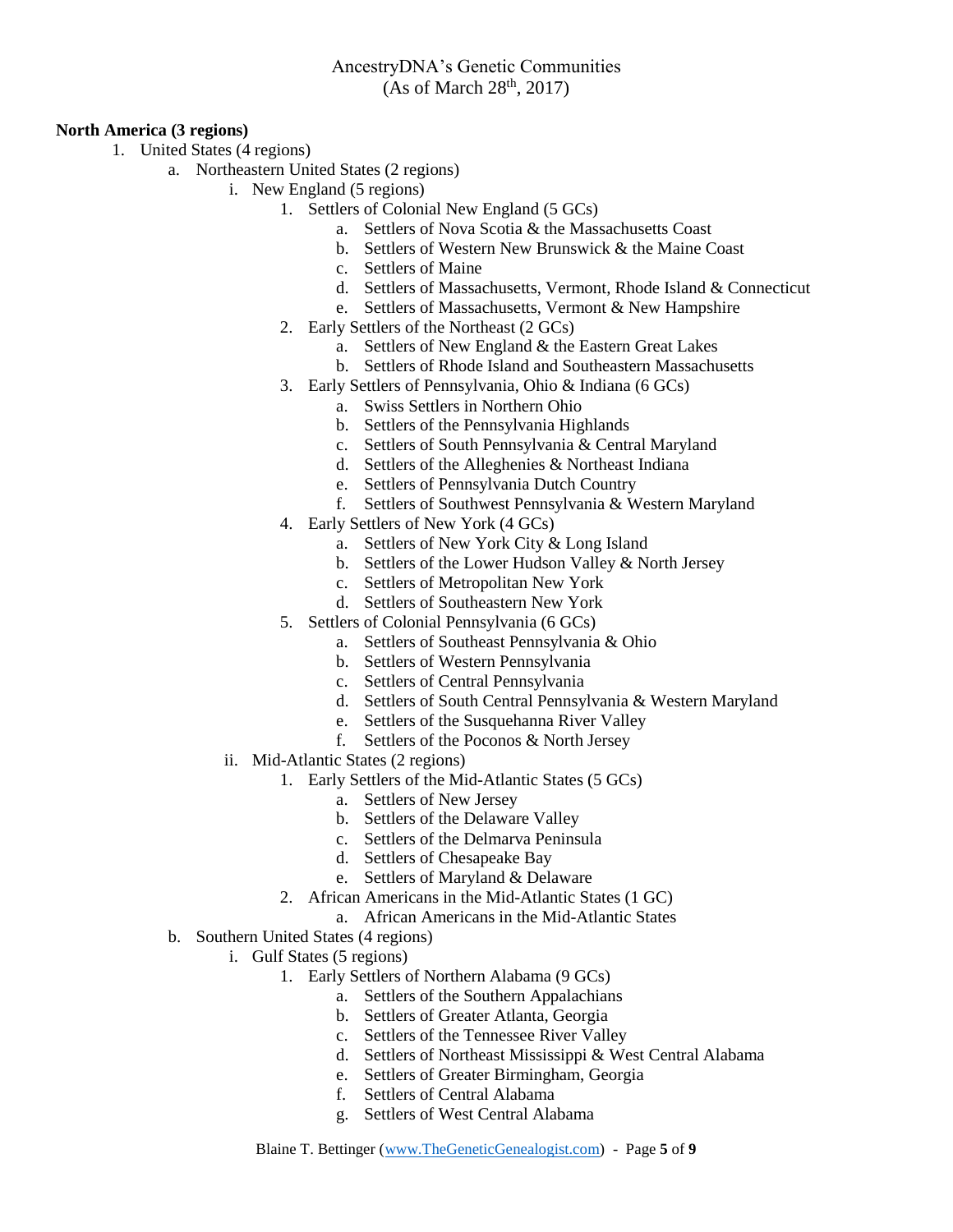- h. Settlers of Northwest Alabama
- i. Settlers of Northwest & Central Alabama
- 2. Early Settlers of Mississippi & Louisiana (6 GCs)
	- a. Settlers of Central Louisiana
	- b. Settlers of the Mississippi-Louisiana Border
	- c. Settlers of Southern Mississippi & the Alabama Gulf Coast
	- d. Settlers of Southwest Mississippi
	- e. Settlers of Southwest Mississippi & Greater New Orleans
	- f. Settlers of South Mississippi
- 3. African Americans in Louisiana (2 GCs)
	- a. African Americans in Louisiana Cajun Country
	- b. African American in Greater New Orleans
- 4. African Americans in Mississippi (1 GC)
	- a. African Americans in Mississippi
- 5. Acadians (4 GCs)
	- a. Acadians in the Canadian Maritimes
	- b. Acadians in Greater New Orleans
	- c. Acadians in Louisiana Cajun Country
	- d. Acadians in Central Louisiana
- ii. Southeastern States (11 regions)
	- 1. Early Settlers of the Deep South (5 GCs)
		- a. Settlers of Texas, Louisiana, Arkansas, Mississippi & Tennessee
		- b. Settlers of Western South Carolina & Central Mississippi/Alabama
		- c. Settlers of Central Alabama (RELISTED SAME AS ABOVE)
		- d. Settlers of Central Georgia & Central Alabama
		- e. Settlers of the North Carolina-South Carolina Border
	- 2. Early Settlers of the Lower Midwest & Virginia (6 GCs)
		- a. Settlers of the Lower Midwest
			- b. Settlers of the Missouri Ozarks & East Tennessee
			- c. Settlers of the Potomac River Valley & Central Kentucky
			- d. Settlers of Virginia
			- e. Settlers of the Shenandoah Valley & Northern Virginia
			- f. Settlers of (unable to highlight to view)
	- 3. African Americans in Virginia & the Deep South (3 GCs)
		- a. African Americans in the Deep South
		- b. African Americans in Southeast Virginia
		- c. African Americans in Northern and Central Virginia
	- 4. Early Settlers of Tennessee & the Deep South (7 GCs)
		- a. Settlers of Western Tennessee, Arkansas & Northeast Texas
		- b. Settlers of Western Kentucky & Southern Illinois
		- c. Settlers of East Tennessee & the Blue Ridge Mountains
		- d. Settlers of West Tennessee, West Kentucky & the Virginia-North Carolina Piedmont
		- e. Settlers of Upper Middle Tennessee
		- f. Settlers of Middle Tennessee
		- g. Settlers of (unable to highlight to view)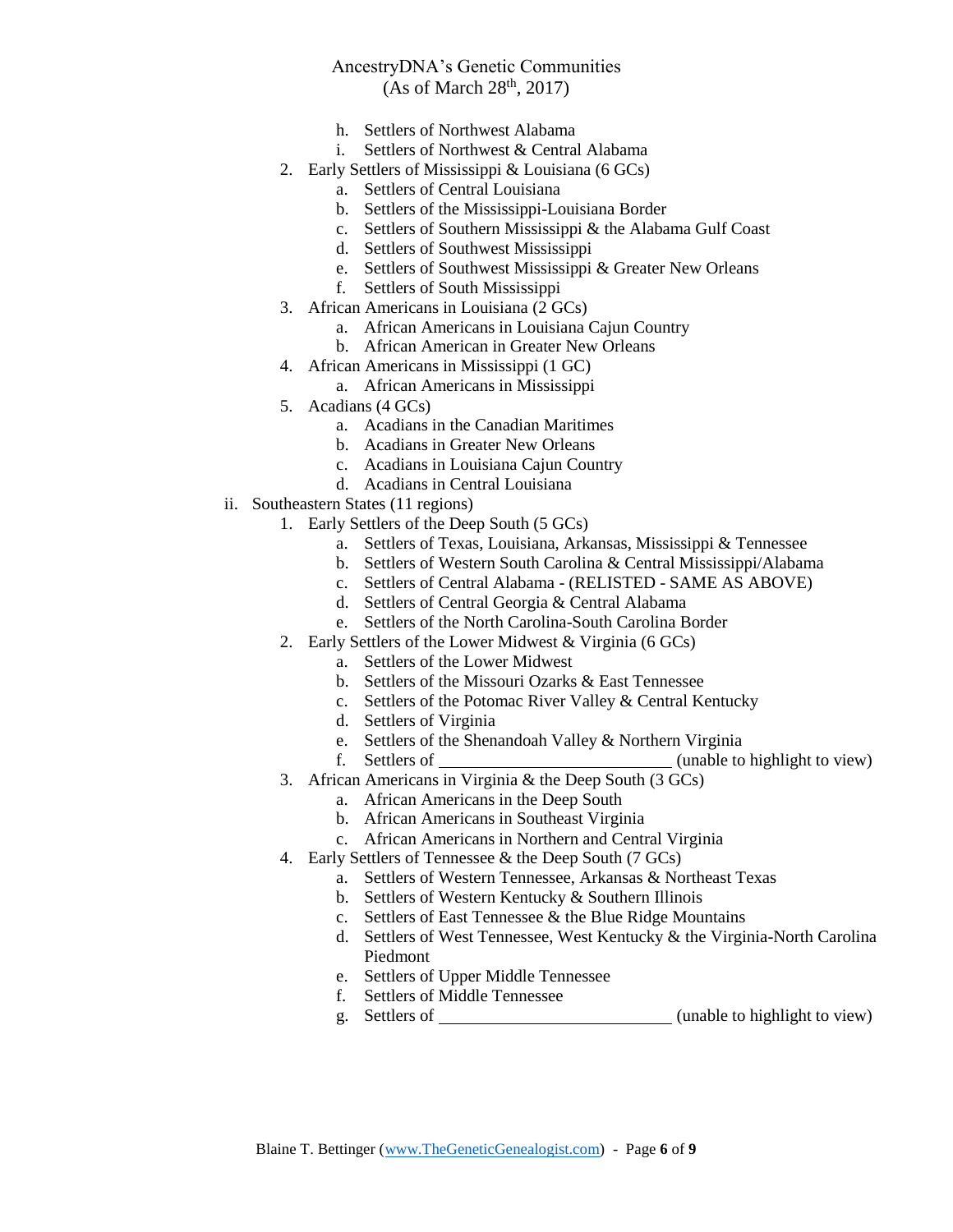- 5. African Americans in North Carolina (4 GCs)
	- a. African Americans in Eastern North Carolina & Southeast Virginia
	- b. African Americans on the Mid-Atlantic Coast
	- c. African Americans in Northeast North Carolina & Southeast Virginia
	- d. African Americans in North Carolina's North Coastal Plain
- 6. African Americans in South Carolina (6 GCs)
	- a. African Americans in Georgia
		- b. African Americans in the Savannah River Basin
		- c. African Americans in South Carolina's Pee Dee Country
		- d. African Americans on the South Carolina-North Carolina Border
		- e. African Americans in the Carolina Midlands
		- f. African Americans in the North Carolina Coastal Plain
- 7. Early Settlers of Eastern Kentucky & Northeast Tennessee (7 GCs)
	- a. Settlers of Southeastern Kentucky
	- b. Settlers of Kentucky's Eastern Pennyroyal
	- c. Settlers of Kentucky's Eastern Pennyroyal & Tennessee's Upper Cumberland
	- d. Settlers of Southeastern Kentucky & the Holston River Valley
	- e. Settlers of Northeast Tennessee & Southwest Virginia
	- f. Settlers of Appalachian Kentucky & Virginia
	- g. Settlers of Eastern Kentucky & Southwest Virginia
	- h. Settlers of
- 8. Early Settlers of Western North Carolina & Southern Illinois (5 GCs)
	- a. Settlers of Southwest Missouri
	- b. Settlers of Southwest North Carolina & Southern Illinois
	- c. Settlers of Northwest and Southwest North Carolina
	- d. Settlers of the Carolina Piedmont
	- e. Settlers of the North Carolina Sandhills
- 9. Early Settlers of Northern Arkansas & Middle Tennessee (9 GCs)
	- a. Settlers of the Ozarks & Middle Tennessee
	- b. Settlers of Northeast Arkansas
	- c. Settlers of Northern Arkansas
	- d. Settlers of Central Arkansas & the Tennessee Tri-State Area
	- e. Settlers of Northwest Arkansas
	- f. Settlers of the Arkansas River Valley
	- g. Settlers of Tennessee's Upper Cumberland
	- h. Settlers of Southeast Tennessee
	-
- i. Settlers of (unable to highlight to view) 10. Mexicans in Northeastern Mexico & South Texas (3 GCs)
	- a. Mexicans in Coahuila & the South Texas Plains
		- b. Mexicans in San Luis Potosi, Tamaulipas, Nuevo Leon & South Texas
		- c. Mexicans in Nuevo Leon, Tamaulipas & South Texas
- 11. Mexicans in Tamaulipas, Nuevo Leon & South Texas (1 GC) (RELISTED SAME AS ABOVE)
- iii. Appalachia (2 regions)
	- 1. Early Settlers of Central Appalachia (5 GCs)
		- a. Settlers of Southern West Virginia
		- b. Settlers of the Virginia Blue Ridge Highlands
		- c. Settlers of Southwest Virginia & Eastern Kentucky
		- d. Settlers of Southwestern West Virginia
		- e. Settlers of the Big Sandy Basin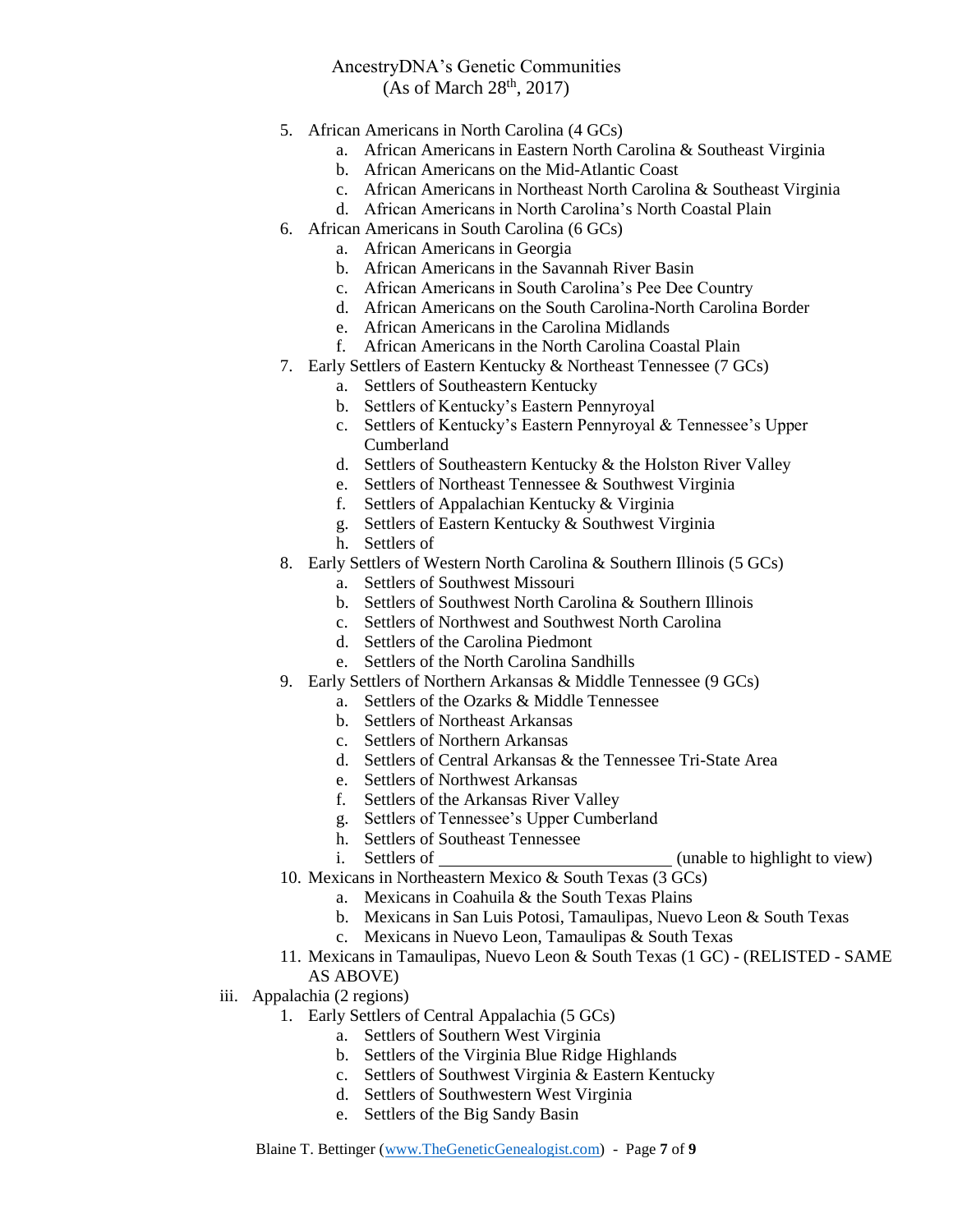- 2. Early Settlers of South Central Appalachia (4 GCs)
	- a. Settlers of the Great Smoky & Blue Mountains
	- b. Settlers of North Carolina High Country
	- c. Settlers in Southwest Virginia & North Carolina High Country
	- d. Settlers of the North Carolina Piedmont
- iv. Southern Atlantic States (4 regions)
	- 1. Early Settlers of Eastern North Carolina (5 GCs)
		- a. Settlers of Eastern North Carolina & the Tennessee-Kentucky Border
		- b. Settlers of the North Carolina, Virginia & Maryland Coast
		- c. Settlers of the North Carolina Coast & Virginia Coastal Plains
		- d. Settlers of Southeastern North Carolina
		- e. Settlers of the North Carolina Coast
	- 2. Early Settlers of Georgia & Florida (5 GCs)
		- a. Settlers of Central Georgia
		- b. Settlers of Coastal Georgia & Northeast Florida
		- c. Settlers of the South Carolina, Georgia & Northeast Florida Coast
		- d. Settlers of North & Central Florida
		- e. Settlers of Southeast Georgia
	- 3. Settlers of Colonial South Carolina (4 GCs)
		- a. Settlers of the Carolina Sandhills & Central Louisiana
		- b. Settlers of Southern Alabama & the Florida Panhandle
		- c. Settlers of South Carolina's Midlands & Coastal Plains
		- d. Settlers of the Coastal Carolinas
	- 4. Early Settlers of Western North Carolina (6 GCs)
		- a. Settlers of Western North Carolina & North Georgia
		- b. Settlers of Northeast Georgia & Upstate South Carolina
		- c. Settlers of the North Carolina Foothills & Northwest South Carolina
		- d. Settlers of the Blue Ridge Mountains
		- e. Settlers of the Great Smoky Mountains
		- f. Settlers of Western North Carolina & Northeast Georgia
- c. Midwestern United States (5 regions)
	- i. Early Settlers of the Lower Midwest & Virginia (6 GCs) (RELISTED SAME AS ABOVE)
	- ii. Germans in the Midwest (7 GCs) (RELISTED SAME AS ABOVE)
	- iii. Early Settlers of the Ohio River Valley, Indiana, Illinois & Iowa (5 GCs)
		- 1. Settlers of Western Ohio, Indiana, Illinois & Southern Iowa
		- 2. Settlers of Central Ohio & the Potomac River Valley
		- 3. Settlers of the Upper Ohio River Valley
		- 4. Settlers of West Virginia
		- 5. Settlers of the Potomac River Valley
	- iv. Early Settlers of Pennsylvania, Ohio & Indiana (6 GCs) (RELISTED SAME AS ABOVE)
	- v. Germans from Russia (1 GC) (RELISTED SAME AS ABOVE)
- d. Western United States (3 regions)
	- i. Early Settlers of New Mexico (2 GCs)
		- 1. Settlers of the Sangre de Cristo Mountains
		- 2. Settlers of Southern New Mexico
	- ii. Mormon Pioneers in the Mountain West (1 GC)
		- 1. Mormon Pioneers in the Mountain West
	- iii. Mexicans in Chihuahua & Durango (5 GCs)
		- 1. Mexicans in Northern Chihuahua & Southwest New Mexico
		- 2. Mexicans in Northeastern Chihuahua & Far West Texas